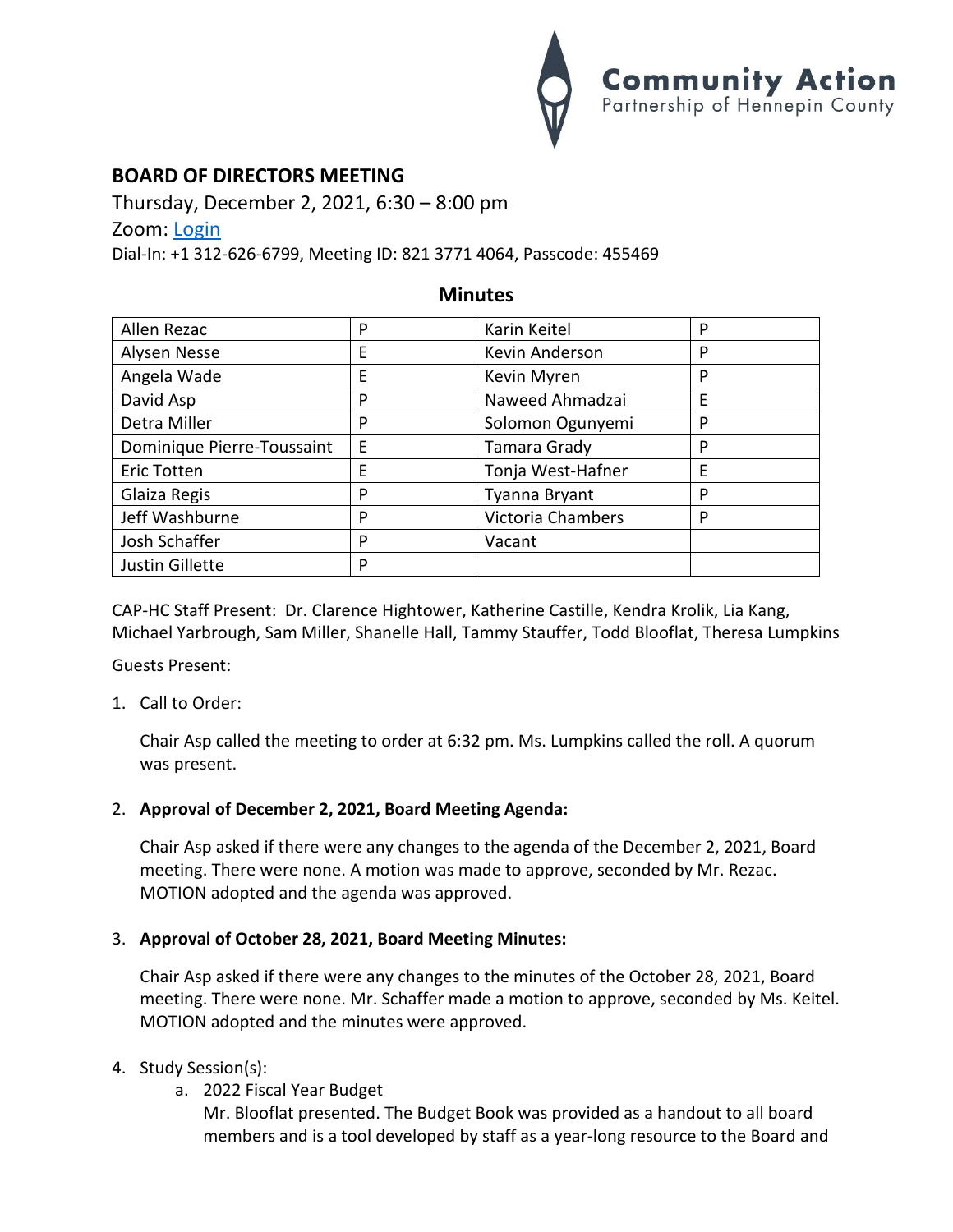the agency that provides a broad synopsis of the agency and the resources used to develop the 2022 budget. A few items are different from the previous fiscal year. Changes in grant funding reflects flat funding in the Community Service Block Grant (CSBG) Supplemental funding; reflects a 27% increase in Minnesota Community Action Grant (MCAG) revenue in the state's 2022-2023 biennium; and reflects the remaining 9 months of the Coronavirus Aid, Relief, and Economic Security (CARES) Act CSBG Supplemental funding. The budget also reflects a fully staffed leadership team that was developed during the 2021 budget year. The Chief Operating Officer position was eliminated. The budget is programmatically balanced. The 2022 budget total is approximately \$6.5 million from mostly Federal and State sources.

#### b. Agency Dashboard

Ms. Krolik presented. The Agency Dashboard was reviewed and discussed. The dashboard is intended to be a snapshot of the overall health of the agency across all the key areas of operation. As of October 31, 2021, CAP-HC has served nearly 12,00 households in 2021. This is about 10% greater than the number of households served in 2020 by October 31. The dashboard also includes information on client satisfaction, revenue diversification, grant expenditure status, marketing & communications, as well as client demographics.

#### 5. **September Financial Statements and October Cash Flow Report:**

Mr. Myren reported that the Finance and Audit Committee met and had a quorum. He led the Board through the financial narrative of the September 2021 financial statements. For September 2021, CAP-HC finished with a surplus in net assets of \$6,888 which decreased the year-to-date deficit to (\$44,511). The surplus for the month was the result of receiving the balance of funds from the FFY2021 Homeownership Capacity grant for meeting the clients served goal and small amounts of interest from the MAGIC and checking accounts offset by depreciation and expense amounts of funds recognized as revenue in prior fiscal years. The spending of these funds previously recognized in prior years was anticipated and has been budget for in the 2021 budget. October's ending cash balance is a bit lower due to not receiving the October DHS payments for September billings on the CSBG and CSBG Supplemental Grants as well as the final September cash request for the Energy Assistance Program. The Grant Expenditure Status Report was also reviewed.

Mr. Myren recommended that the Board accepts the September 2021 financial statements, subject to audit, so no separate motion is required. Motion adopted. There were no further questions or comments.

#### 6. Interim Community Needs Assessment (iCNA)

Ms. Krolik presented. CAP-HC completed an interim assessment to understand how the strengths and needs of Hennepin County residents experiencing poverty have changed since 2020. This interim assessment will help CAP-HC identify emergent needs, improve its programming, and strengthen relationships with the communities it serves, particularly communities of color. The results in the report are primarily based on workshops with community members from the Hmong, Somali, African American, Native, and Latino communities. The themes and recommendations, as well as next steps were discussed during the meeting. The full iCNA will be shared with the Board at a later date. Mr. Rezac asked about CAP-HC's partners and who the agency works closely with. Ms. Krolik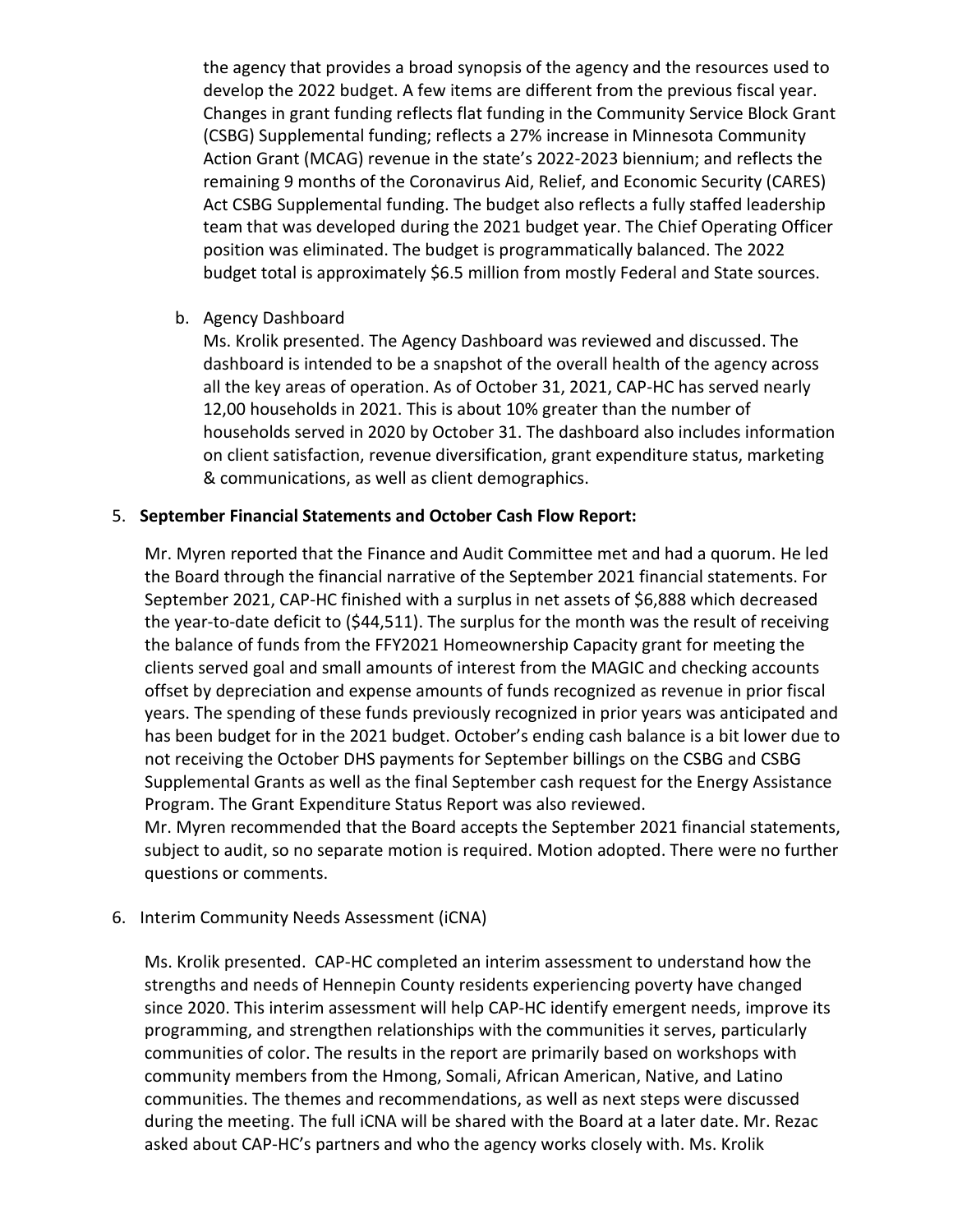commented about the process of the leadership team to review partners to identify and have the institutional knowledge. Ms. Hall commented that Emerge and the Somali Community Center have been strong partners. Dr. Hightower discussed the process that takes place during the leadership meeting.

7. Grant Application Report:

Ms. Krolik presented. This report shows all the grants that have been applied for in 2021 as well as the status of each grant. As of this month, the Women's Supportive Housing Grant in the amount of \$30,000 has been submitted. The Getting to Work Grant for the Vehicle Repair Program in the amount of \$150,000 was also submitted.

8. Finance and Audit Committee Update:

Committee Chair Myren commented that the committee met and had quorum. The September 2021 Financial Statements and Cash Flow were discussed. The 2022 Agency Budget was also reviewed and discussed.

9. Human Resource Committee Update:

Mr. Schaffer shared that the HR Committee met and had a quorum. An update was given on the Performance Management System that will begin to be used in 2022. The plan is that in 2023 using this evaluation system, paid increases will be tied to merit instead of COLA. Two new staff were hired in the Energy Assistance department. There are two current job openings.

10. Program Planning & Evaluation (P&E) Committee Update:

Committee Vice Chair Bryant shared that the P&E Committee met and had a quorum. The iCNA, Program Data Report, and Grant Application Report were all reviewed. Ms. Hall shared a program highlight that the agency was contacted by Minnetonka Target, and they wanted to donate two \$250 Target Gift Cards for two CAP-HC families that we serve. One family selected was from MNsure and one was from Rapid Rehousing.

11. Monthly Program Data Report:

Ms. Hall presented. This report gives the year-to-date program totals as well as totals for the month of October 2021. For the month of October, 1,421 households were served. Year to date, 11,771 households have been served, of which 10,176 were for the Energy Assistance Program. The total number of households served by the various other programs were also reviewed.

- 12. Executive Director Update:
	- a. Client Satisfaction Survey Reports Update Dr. Hightower commented that since the Board meeting is being held earlier this month, the Client Satisfaction Survey Reports will be reported during the January Board meeting instead.

Dr. Hightower shared that New Board Member Orientation took place at 5:30 pm, just before the Board meeting. Two new board members were in attendance.